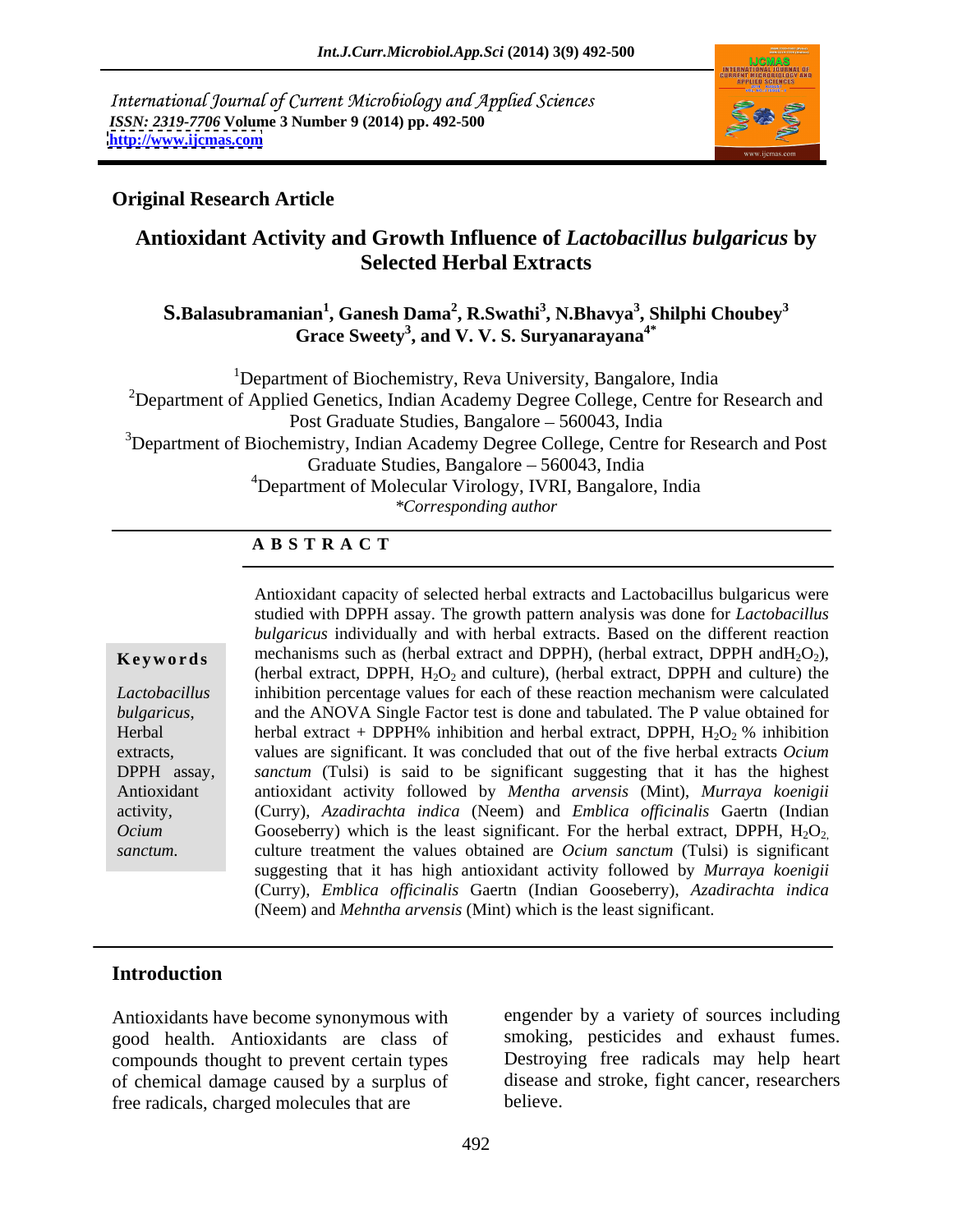The role of free radicals in many ailments compounds and toxins found within the has been well established. Various body. Herbal antioxidants help in clearing biochemical reactions in our body system generate reactive oxygen species and these to live healthier lives. As an important part are capable of damaging crucial of almost every function within our biomolecules. If they are not completely scavenged by cellular constituents, they may digestive function. Helping the body run at lead to several diseases (Halliwell 1994). Its optimal cellular level, antioxidants can<br>Much research into free radicals has 1991 help your digestive tract avoid becoming confirmed that foods or plants rich in upset and developing various diseases so it antioxidants play an important role in the prevention of free radical related diseases (Kris-Etherton 2002; Di Matteo 2003). A Foods high in antioxidants include specific wide range of antioxidants of synthetic fruits origin such as Butylated Hydroxy Toluene (BHT) has been reported for treatment of delivering significant amounts of the various free radicals related diseases antioxidant lutein; tomatoes and tomato (Jayaprakash, 2003; Lee 2004), but it has products carrying the antioxidant lycopene; been proven that these compounds also fruits such as blueberries and other berries, show toxic effects like mutagenesis and liver damage (Grice 1986). Hence, nowadays rich in the search for sources of natural antioxidants is including carrots and sweet potatoes; and gaining much importance. High antioxidant foods high in antioxidants such as Vitamins potential observed in many herbs or tropical A, C, and E. Other delicious tasting and plants is obviously part of their natural defense mechanism against noxious events foods such as watermelon, spinach, apricots, causing oxidant damage for e.g. microbial pumpkin, carrots, sweet potatoes and nuts.

*arvensis* (Mint), *Azadirachta indica* (Neem), *Murraya koenigii* (Curry) and *Emblica officinalis* Gaertn is reported for different potential of this herbs on *Lactobacillus* 

The human body is incapable of producing its own concentration of antioxidants. For this reason, we solely depend on our diet in *Lactobacillus* species are described as real order to get the store of antioxidants we (autochthonous) inhabitants. Species such as need to combat diseases. Antioxidants L. brevis, L. casei, L. paracasei, L. belong to a class of compounds used to *acidophilus, L. rhamnosus*, *L. delbrueckii*, *L.*  retard oxidation of chemicals in foods. "Free  $planarum$ ,  $L$  *johnsonii* and  $L$ .

the body from these toxins and help people body, antioxidants also play a crucial role in its optimal cellular level, antioxidants can help your digestive tract avoid becoming keeps working at a healthy level.

infections. The antioxidant activity of fruits and Although, *Ocium sanctum* (Tulsi), *Mentha*  contents of polyphenols, carotenoids and and vegetables - green leafy vegetables such as spinach and kale kiwi, prunes, and pink grapefruit; vegetables antioxidant beta-carotene helpful antioxidant foods would vegetables is mainly correlated with their vitamins C and E.

folk medicine use the present work was microorganisms that normally live in the carried out to explore the *in vitro* antioxidant digestive tract and can perform a number of *bulgaricus.* 17 *Lactobacillus* species that are associated The gut flora is the human flora of effective functions for their hosts. There are with the human GIT.

radicals" are fatal substances, chemical fermentum have, so far, not have been According to the recent studies *L. brevis, L. casei*, *L. paracasei*, *L. plantarum*, *L. johnsonii* and *L.*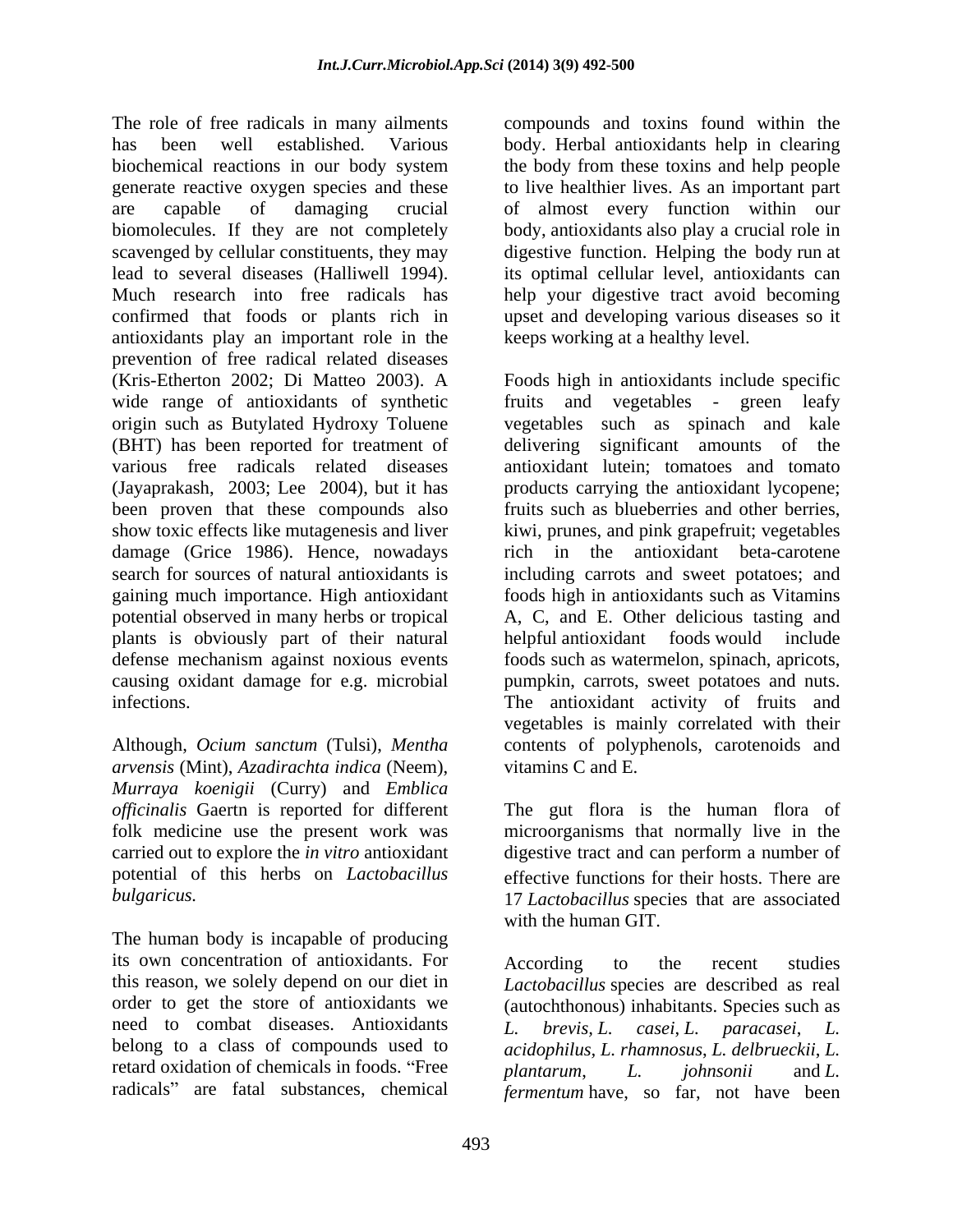reported to form stable populations in the present in fermented foods, and they are

Bacteria which are present in the gut fulfil a including digestion of unutilized energy substrates stimulating cell growth, repressing the growth of harmful micro organisms, training the immune system to respond only to pathogens, and defending against some diseases. **extract** 

*L. plantarum* is the commercial starter most The *Ocimum sanctum* (Tulsi), *Mentha*  frequently used in the fermentation of vegetable food products. However, only a *Murraya koenigii* (Curry) is collected from limited number of studies have been made to local area and *Emblica officinalis* Gaertn is study the influence of phenolic compounds on the growth and viability of *L. plantarum* the metabolism of lactobacilli was studied the presence of suitable hydrogen donors. The effect of hydroxycinnamic acids their quinic esters and quinic acid (a non-phenolic acid) on the growth of *L*. *plantarum* studied by (Salih *et al*., 2000). From compounds assayed, the results showed that bacterial growth was only affected by the hydroxycinnamic acid at concentrations used (up to 3 mM).

A lower inhibitory effect was shown from  $KH_2PO_4$  0.24g ferulic acid to p-coumaric acid and caffeic acid. Biomass production was not affected, and only the probable growth rate was affected in *L. plantarum*. (Marsilio and After crushing the extract is filtered with the Lanza 1998) have been reported that *L. plantarum* growth was significantly reduced in the presence of 1 g/l p-coumaric acid and the inhibitory activity increased in the presence of NaCl. Growth was particularly low when p-coumaric acid was combined

gut. Most of these species are commonly presence of 60 g/l (Sodium chloride) NaCl. very common inhabitants of oral cavity. coumaric acid did not show the inhibitory host of useful functions for humans, of ten wine phenolic compounds against with 40 g/l NaCl and negligible in the Lower concentrations  $(0.5 \text{ g/l})$  of pactivity against *L. plantarum*. (Landete *et al*., 2007) analyzed the antimicrobial activity *Lactobacillus plantarum* strains.

# **Materials and Methods**

### **Preparation of plant materials and herbal extract**

*arvensis* (Mint), *Azadirachta indica* (Neem), collected from GKVK Bangalore.

strains. The role of quinate and shikimate in washed and soaked in distilled water over by (Whiting and Coggins 1969). They specific leaves is taken and by using PBS described that *L. plantarum* reduced quinate medium, 10% extract is prepared by and shikimate under anaerobic conditions in homogenizing with the help of mortar and The leaves are collected from the plants and night next day it is air dried and 1gram of pestle.

### **Preparation of PBS medium for the preparation of herbal extract**

### **PBS medium**

|                                  | 8.0 <sub>g</sub>                           |  |
|----------------------------------|--------------------------------------------|--|
| Nacl<br>KCl                      | 0.20g                                      |  |
| Na <sub>2</sub> HPO <sub>4</sub> | 1.44g                                      |  |
| $KH_2PO_4$                       | 0.24g                                      |  |
| PH                               | $\overline{a}$<br>$\overline{\phantom{a}}$ |  |
| Distilled water 1000ml           |                                            |  |

help of cheese cloth, the filtrate is collected in clean conical flask and labeled and stored in dark. The herbal extract can be stored only for 2days**.**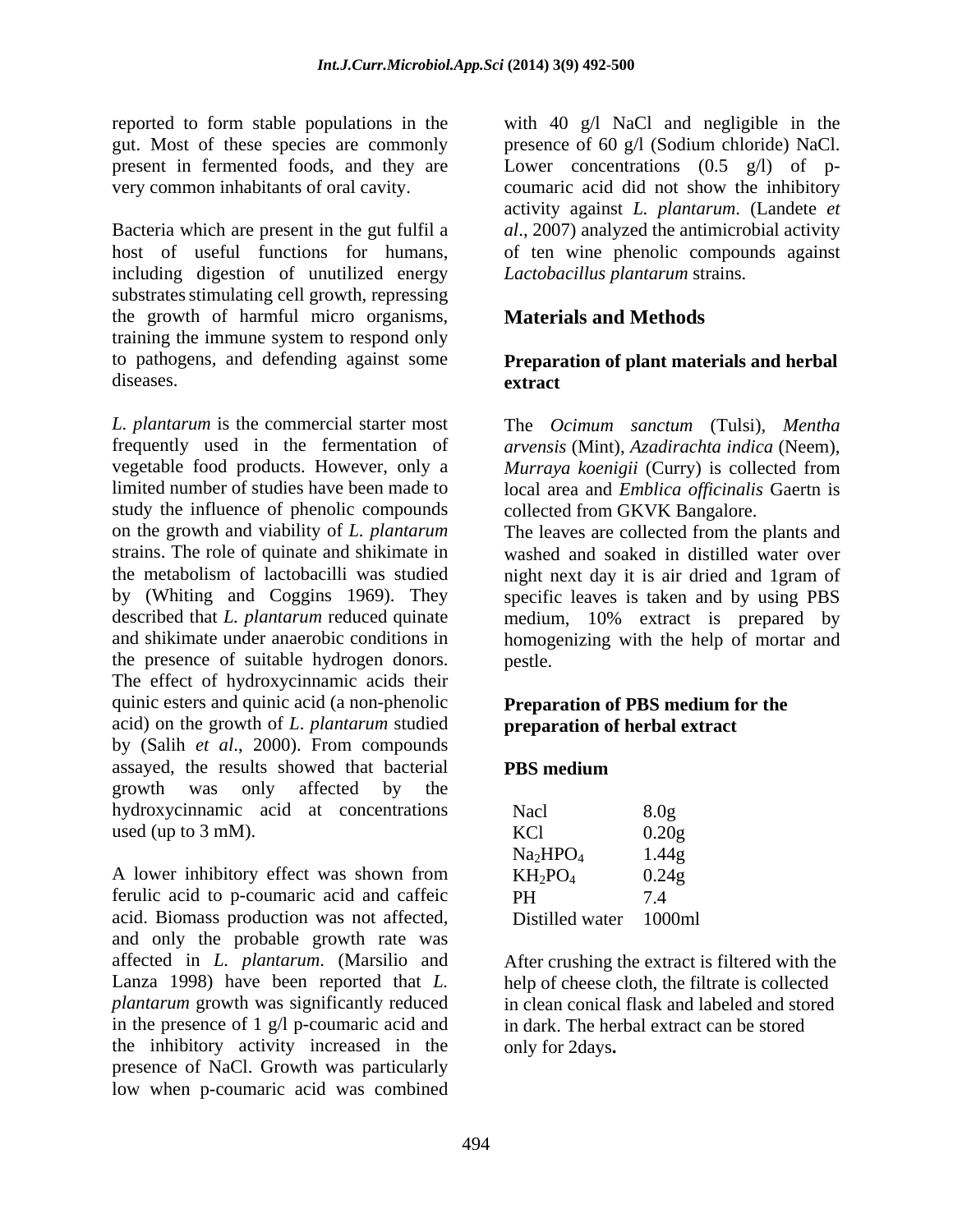| Peptone            | 10.0 <sub>g</sub> |
|--------------------|-------------------|
| Meat/Beef extract  | 10.0 <sub>g</sub> |
| NaCl               | 5.0 <sub>g</sub>  |
| D-Glucose/Dextrose | 5.0 <sub>g</sub>  |
| Yeast extract      | 3.0 <sub>g</sub>  |
| <b>PH</b>          | 7.0               |
| Distilled water    | 1000ml            |
|                    |                   |

For sub culturing 10ml of media is prepared<br>Results and Discussion and 0.1ml of culture is inoculated in  $37^{\circ}$ c for

# **Growth curve analysis of** *Lactobacillus*

The Yeast Glucose Broth is prepared, 50ml stimulatory role of antioxidants on in each conical flask is added and it is<br>labeled as medium  $+$  culture, medium  $+$ culture+ herbal extract, medium + culture + herbal extract is added and  $50\mu$ l H<sub>2</sub>O is (Mint), Azadirachta indica (Neem), added and kept for incubation in 37 °C from absorbance is noted for each hour .Time verses absorbance graph is plotted, the growth curve is assayed and compared. **DPPH assay:** 

A solution of 100µM DPPH dissolved in methanol which is freshly prepared and the absorbance was monitored until it reached mixed with 0.25ml of methanol as a negative control, or with treatments that included Quercetin and ascrobate as positive

**Preparation of the medium for** controls. After 30 mins the absorbance was *Lactobacillus Bulgaricus*  measured at 517nm. For the comparison **Yeast Glucose Broth** values using the following formula, between treatment and control absorbance

Peptone 10.0g treatment A<sub>517</sub>) X 100 / negative control Meat/Beef extract  $10.$ og  $A_{517}$ % inhibition = (negative control  $A_{517}$  –  $A_{517}$ 

The concentration was taken as 50% and the D-Glucose/Dextrose 5.0g change in its absorbance was determined by Yeast extract 3.0g the control value. This was determined using the inhibition of the rate of DPPH reduction Distilled water 1000ml versus plant extract concentration. The concentration was taken as 50% and the the inhibition of the rate of DPPH reduction

## **Results and Discussion**

24-48hrs Several methods have been used to *Bulgaricus*  antimicrobial activity of antioxidants; labeled as medium + culture, medium +  $\frac{1}{\sqrt{1-\frac{1}{\sqrt{1-\frac{1}{\sqrt{1-\frac{1}{\sqrt{1-\frac{1}{\sqrt{1-\frac{1}{\sqrt{1-\frac{1}{\sqrt{1-\frac{1}{\sqrt{1-\frac{1}{\sqrt{1-\frac{1}{\sqrt{1-\frac{1}{\sqrt{1-\frac{1}{\sqrt{1-\frac{1}{\sqrt{1-\frac{1}{\sqrt{1-\frac{1}{\sqrt{1-\frac{1}{\sqrt{1-\frac{1}{\sqrt{1-\frac{1}{\sqrt{1-\frac{1}{\sqrt{1-\frac{1}{\sqrt{1-\frac$ herbal extract +  $H_2O_2$ . To each respective activity of five different herbal extracts flask 500µlculture is inoculated, 500µl (*Ocium sanctum* (Tulsi), *Mentha arvensis*  ${}^{\circ}$ C from *Murraya koenivii* (Curry) and *Emblica* zero<sup>th</sup> minute to  $35<sup>th</sup>$  hour each hour the *officinalis* Gaerth (Indian Gooseberry). The zero<sup>th</sup> minute to  $35<sup>th</sup>$  hour each hour the *officinalis* Gaertn (Indian Gooseberry). The turbidity is measured at 550nm the results obtained from our analysis are determine antioxidant activity of plants. To date there is enough evidence that supports however, research on this possible stimulatory role of antioxidants beneficial intestinal bacteria growth is scarce. Therefore our study involved the study of DPPH antiradical scavenging (Mint), *Azadirachta indica Murraya koenigii* (Curry) and *Emblica officinalis* Gaertn (Indian Gooseberry).The results obtained from our analysis are considered below.

### **DPPH assay**:

**DPPH Assay** The results of the determination of The antioxidant activity was tested by the 2, depend greatly on the methodology used. 2-diphenly-1-picryl hydrazyl (DPPH) The model DPPH provides a method to method. evaluate antioxidant activity in relatively 1.030-1.035. DPPH solution (1.5ml) was 1-picryl hydrazyl, Sigma-Aldrich Chemie, antioxidant capacity of an herbal extract short time compared to other methods; thus, we used the DPPH assay to achieve at our results. Radical scavenging activity of plant extracts against stable DPPH<sup>.</sup> (2, 2-diphenly- (2, 2-diphenly- Steinheim, Germany) was determined colorimetrically.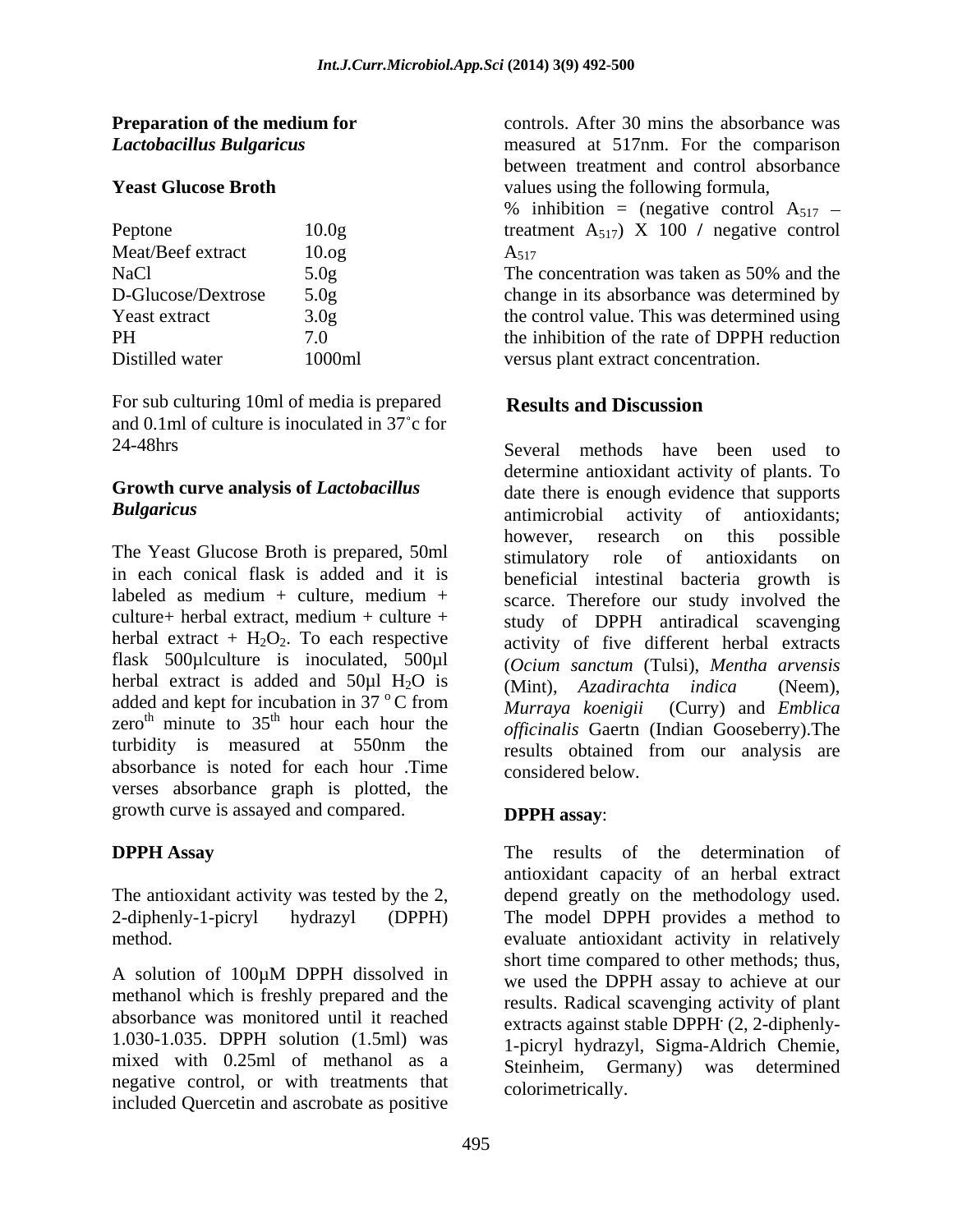**Times | The Line of Second 1996**<br>| Second 1996 | Second 1996 | Second 1996 | Second 1997 | Second 1997 | Second 1997 | Second 1997 | Second 19<br>| Second 1997 | Second 1997 | Second 1997 | Second 1997 | Second 1997 | Second Time (mins) e (mins)<br>
hibition<br>
m leaves<br>
il leaves<br>
t leaves<br>
t leaves<br>
ry<br>
mibition<br>
mibition<br>
mibition<br>
mibition<br>
mibition<br>
mibition<br>
mibition<br>
sederny<br>
sederny<br>
sederny<br>
sederny<br>
sederny<br>
sederny<br>
sederny<br>
sederny<br>
sederny<br>
sedern **%in**<br>
Sensing the sensing the sensing sensing the sensing sensing the sensing sensing the sensing sensing the sensing  $\begin{array}{c|c|c|c|c} \text{s} & \text{if } x & \text{if } x & \text{if } x & \text{if } x & \text{if } x & \text{if } x & \text{if } x & \text{if } x & \text{if } x & \text{if } x & \text{if } x & \text{if } x$ hibitio<br>1 leaves<br>hibitio<br>hibitio<br>1 leaves<br>1 leaves<br>1 leaves<br>hibitio<br>*berry*<br>1 leaves **nNeem** $\begin{array}{c|c|c|c|c} \mathbf{h} & \mathbf{h} & \mathbf{h} & \mathbf{h} \\ \hline \mathbf{h} & \mathbf{h} & \mathbf{h} & \mathbf{h} \\ \hline \mathbf{h} & \mathbf{h} & \mathbf{h} & \mathbf{h} \\ \hline \mathbf{h} & \mathbf{h} & \mathbf{h} & \mathbf{h} \\ \hline \mathbf{h} & \mathbf{h} & \mathbf{h} & \mathbf{h} \\ \hline \mathbf{h} & \mathbf{h} & \mathbf{h} & \mathbf{h} \\ \hline \mathbf{h} & \mathbf{h} & \mathbf{h$ **aves %***s* in the second second second second second second second second second second second second second second second second second second second second second second second second second second second second second second s **hibitio**<br>Leaves<br>hibitio<br>hibitio<br>*x*<br>*s*<br>*berry*<br>*s* **nTulsi le aves %***s* in the second second second second second second second second second second second second second second second second second second second second second second second second second second second second second second s hibitio<br>leaves<br>hibitio<br>s *s*<br>*s*<br>*s*<br>s **nMint le**<br>% inhil<br>Curry<br>leaves<br>% inhil<br>Gooseb<br>leaves **aves %***s* in<br>Currence and second the second second<br>that is a second that  $\frac{1}{2}$  is a second that  $\frac{1}{2}$  is a second that  $\frac{1}{2}$  is a second to the second that  $\frac{1}{2}$  is a second to the second to the second to the sec hibitio<br>y<br>s<br>aberry<br>eberry<br>s **nCurryle aves %** $\frac{1}{8}$  or  $\frac{1}{8}$  or  $\frac{1}{8}$  or  $\frac{1}{8}$  or  $\frac{1}{8}$  or  $\frac{1}{8}$  or  $\frac{1}{8}$  or  $\frac{1}{8}$  or  $\frac{1}{8}$  or  $\frac{1}{8}$  or  $\frac{1}{8}$  or  $\frac{1}{8}$  or  $\frac{1}{8}$  or  $\frac{1}{8}$  or  $\frac{1}{8}$  or  $\frac{1}{8}$  or  $\frac{1}{8}$  or **hibitio n***Go ose b er r*<sub>2</sub> *r*<sub>2</sub> *r*<sub>2</sub> *r*<sub>2</sub> *r*<sub>2</sub> *r*<sub>2</sub> *r*<sub>2</sub> *r*<sub>2</sub> *r*<sub>2</sub> *r y* **le aves** 0 | 10.6 | 15.9 | 14.8 | 12.7 | 9.5 | 5 | 12.7 | 21.2 | 19.1 | 14.8 | 9.5 | 10 13.8 23.4 20.2 14.8 11.7 20 | 14.8 | 24.4 | 23.4 | 15.9 | 13.8 | 30 | 14.8 | 28.7 | 24.4 | 17.0 | 14.8 | 40 | 14.8 | 30.8 | 34.2 | 17.0 | 14.8 |

*Int.J.Curr.Microbiol.App.Sci* **(2014) 3(9) 492-500 Table.1** Herbal Extract + DPPH

**P** value  $= 0.034721$ 

**Table.2** Herbal Extract + DPPH +  $H_2O_2$ 

| $\widehat{\cdot}$<br>$\overline{a}$<br>.Ë | $\frac{\%}{\%}$ inhibition<br>Neem leav | ਾੜ <sub>ਯ</sub> ੂ<br>%<br>inhibi<br>Tulsi | $\sim$<br>nibiti<br>int le:<br>$\frac{1}{2}$ $\frac{1}{2}$ | ⊶∺<br>- 음 달            | $\frac{1}{2}$ $\frac{5}{2}$ $\frac{6}{2}$ |
|-------------------------------------------|-----------------------------------------|-------------------------------------------|------------------------------------------------------------|------------------------|-------------------------------------------|
|                                           |                                         |                                           |                                                            |                        |                                           |
|                                           | 1.0                                     | 14.8                                      | J.J                                                        | 8.5<br>$\Omega$ $\tau$ | 8.5                                       |
|                                           | $+.4$                                   | 13.8                                      | 9.J                                                        | $\delta$ .             | 7.4                                       |
| 10                                        | 8.5                                     | 14.8                                      |                                                            | 10.6                   | 10.6                                      |
| 20                                        |                                         | 12.7                                      | $\overline{\phantom{a}}\cdot\overline{\phantom{a}}$        | 10.6                   | 6.3                                       |
| 30                                        | 17.0                                    | 13.8                                      | 0.3                                                        | 8.5                    | 6.3                                       |
| 40                                        | 17.0                                    | 14.8                                      | 0.3                                                        | 10.6                   | $\vert$ 14.8                              |

**P** value  $= 0.054859$ 

**Table.3** Herbal Extract + DPPH + Culture

| Time (mins)<br>% $\frac{96}{\text{inhibition}}$ inhition                                                                        | %<br>inhibition<br>Tulsi leave | %<br>inhibitic<br>Mint les | %<br>inhibit<br>Curry<br>leaves | $\mathbb{E} \mathcal{L}$<br>, కి 8<br>%<br>inhib<br>G <i>oos</i><br>leave |
|---------------------------------------------------------------------------------------------------------------------------------|--------------------------------|----------------------------|---------------------------------|---------------------------------------------------------------------------|
| 40.7                                                                                                                            | 42.5                           | 45.7                       | 34.0                            | 30.1                                                                      |
| $\epsilon$<br>31.9                                                                                                              | 34.0                           | 35.1                       | $ 40.4\rangle$                  | 35.1                                                                      |
| $\begin{array}{ c c c }\n\hline\n & 31.9 \\ \hline\n10 & 32.9 \\ \hline\n20 & 36.1 \\ \hline\n30 & 41.4 \\ \hline\n\end{array}$ | 35.1                           | 35.1                       | 39.3                            | 31.9                                                                      |
|                                                                                                                                 | 36.1                           | 39.3                       | $ 40.4\rangle$                  | 36.1                                                                      |
|                                                                                                                                 | 40.4                           | $43.6$                     | $ 41.4\rangle$                  | 38.2                                                                      |
| $\boxed{40}$ $\boxed{43,6}$                                                                                                     | 43.6                           | 45.7                       | 43.6                            | 41.4                                                                      |

P value =  $0.980413$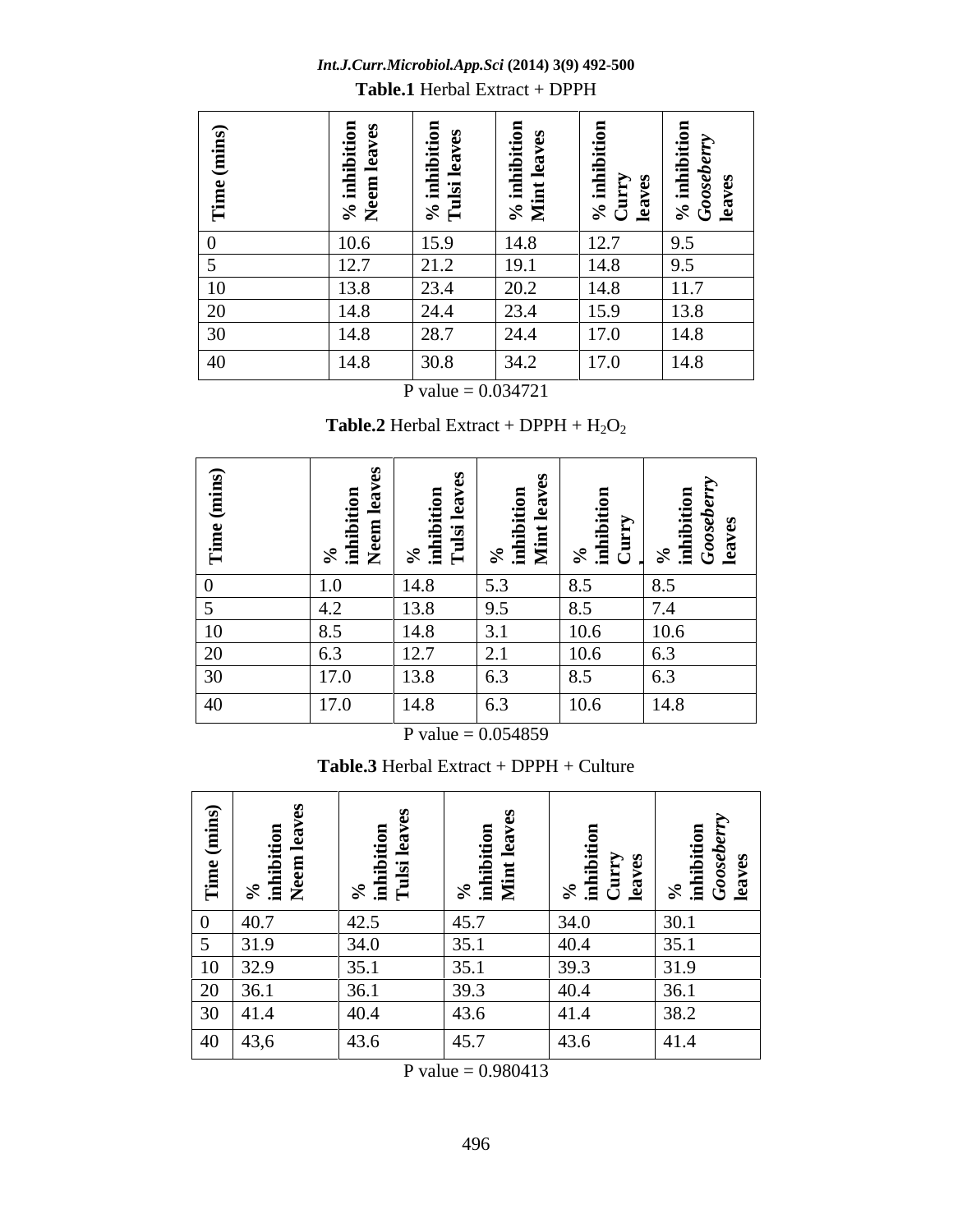| $\sim$<br>Time (m                                                                                  | ළ ශ<br>$\frac{1}{2}$ inhi<br>≽° ≍ັ | ਾੜ –ੱ<br>.로 코 | $\sqrt[8]{3}$     | inhi<br>Irry<br>$ \mathcal{S} \mathbf{G} $ | $-5$<br>$\frac{\text{inhib}}{\text{osebe}}$<br>$\frac{8}{3}$ $\frac{8}{9}$ $\frac{8}{9}$ |
|----------------------------------------------------------------------------------------------------|------------------------------------|---------------|-------------------|--------------------------------------------|------------------------------------------------------------------------------------------|
|                                                                                                    | 142.5                              | 70.2          | 51.0              | 56.3                                       | 56.3                                                                                     |
|                                                                                                    | 272<br>$J/I$ . $\Delta$            | 59.5          | $ 41.4\rangle$    | JJ.J                                       | 58.5                                                                                     |
| $\begin{array}{ c c c }\n\hline\n10 & 37.2 \\ \hline\n20 & 40.4 \\ \hline\n30 & 42.6\n\end{array}$ | $\overline{37.2}$                  | 58.5          | $ 41.4\rangle$    |                                            | $58.5$                                                                                   |
|                                                                                                    |                                    | 57.4          | $\overline{42.5}$ | 57.4                                       | 56.3                                                                                     |
|                                                                                                    |                                    | 58.5          | 45.7              | 56.3                                       | 56.3                                                                                     |
| 40                                                                                                 | 52.6                               | 60.6          | $\boxed{48.9}$    | 56.3                                       | 56.3                                                                                     |

**Table.4** Herbal Extract + DPPH  $+H_2O_2$  + Culture

**P** value  $= 0.429468$ 

**Table: 5.** The growth of *Lactobacillus bulgaricus* in experimental condition

|      |             |                                       |                      |                 |                                  |                          | <b>Optical density (550 nm)</b> |                          |                  |                                                |                                              |                                                               |
|------|-------------|---------------------------------------|----------------------|-----------------|----------------------------------|--------------------------|---------------------------------|--------------------------|------------------|------------------------------------------------|----------------------------------------------|---------------------------------------------------------------|
|      |             |                                       |                      |                 | Culture + Herbal extract $(1\%)$ |                          |                                 |                          |                  |                                                | Culture + Herbal extract + $H_2O_2(0.015\%)$ |                                                               |
| - 15 |             | $\blacksquare$ Culture<br>$(0.015\%)$ | $\sim$ $\sim$        | $\leq$          | $\rightarrow$                    | $\overline{\phantom{0}}$ | 9 H<br>$\sim$                   | $\overline{\phantom{0}}$ | $\approx$ $\sim$ | $\overline{\phantom{0}}$<br>$\triangle$ $\sim$ | ネヘ<br>$\leq$                                 | $\overline{\phantom{1}}$<br>е.<br>$\frac{1}{E}$ $\frac{1}{2}$ |
|      | 0.26        | $\bigcap \Omega$ 1                    | 0.22                 | 0.10            |                                  |                          | $\Omega$                        | 0.27                     | 0.20             | 0.22                                           | $\sim$ $\sim$ $\sim$                         |                                                               |
|      | 0.25        | 0.01                                  | $\sim$ $\sim$ $\sim$ |                 |                                  |                          |                                 | 0.27                     | 0.22             | 0.34                                           |                                              | . വ റ                                                         |
|      | 0.25        | 0.02                                  |                      | 0.21            |                                  |                          | 0.06                            | 0.30                     | 0.24             |                                                |                                              | 0.04                                                          |
|      | $v_{\cdot}$ | 0.04                                  |                      |                 |                                  |                          |                                 |                          |                  |                                                |                                              |                                                               |
|      | 0.20        | 0.01                                  | 0.25                 | $\overline{22}$ |                                  |                          | በ ንሬ                            | 0.36                     | ገ 20             | 0.40                                           |                                              | 0.30                                                          |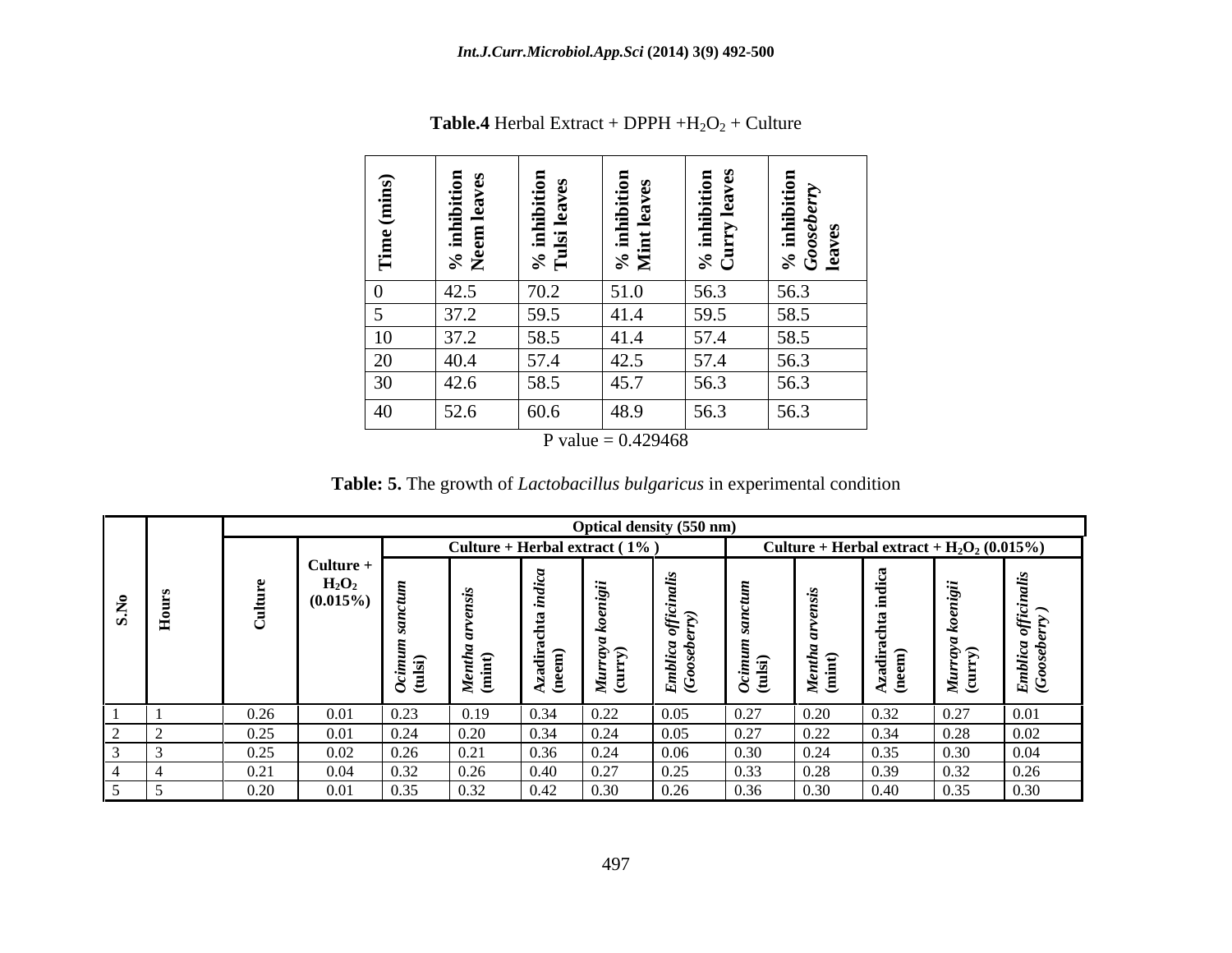| $6\qquad 6$                                                                                                                      | 0.20   | 0.01        | 0.37        | 0.34            | 0.45            | $\mid$ 0.34           | 0.27                  | 0.40                                                                                  | 0.30   | 0.44   | 0.37            | 0.34   |
|----------------------------------------------------------------------------------------------------------------------------------|--------|-------------|-------------|-----------------|-----------------|-----------------------|-----------------------|---------------------------------------------------------------------------------------|--------|--------|-----------------|--------|
| $\frac{1}{7}$                                                                                                                    | 0.19   | 0.01        | 0.38        | 0.37            | 0.46            | 0.36                  | 0.27                  | 0.39                                                                                  | 0.34   | 0.43   | 0.38            | 0.35   |
| $8 \t 8$                                                                                                                         | 0.22   | 0.09        | 0.26        | 0.27            | 0.33            | 0.25                  | 0.35                  | 0.27                                                                                  | 0.24   | 0.31   | 0.29            | 0.39   |
| $9 \t9$                                                                                                                          | 0.26   | $0.10\,$    | 0.27        | 0.31            | 0.34            | $\mid$ 0.29           | 0.37                  | 0.27                                                                                  | 0.27   | 0.33   | 0.29            | 0.35   |
|                                                                                                                                  | 0.26   | 0.17        | 0.58        | 0.64            | 0.43            | $\pm 0.60$            | 0.44                  | 0.54                                                                                  | 0.55   | 0.40   | 0.55            | 0.40   |
|                                                                                                                                  | 0.30   | 0.28        | 0.65        | 0.67            | $0.44$   0.72   |                       | 0.47                  | 0.57                                                                                  | 0.57   | 0.46   | 0.57            | 0.55   |
| $\begin{array}{c cc}\n13 & 11 \\ \hline\n11 & 11 \\ \hline\n12 & 12 \\ \hline\n13 & 13\n\end{array}$                             | 0.53   | 0.37        | 0.70        | 0.69            | $0.57$ 0.68     |                       | 0.80                  | 0.67                                                                                  | 0.58   | 0.59   | 0.60            | 0.67   |
|                                                                                                                                  | 0.64   | 0.43        | $\mid 0.70$ | 0.73            | $0.57$ 0.72     |                       | 0.93                  | 0.60                                                                                  | 0.60   | 0.54   | 0.63            | 0.69   |
|                                                                                                                                  | 0.68   | 0.52        | 0.70        | 0.81            | $0.53$ 0.75     |                       | 0.85                  | 0.52                                                                                  | 0.60   | 0.42   | 0.66            | 0.78   |
| $\begin{array}{ c c c }\n\hline\n14 & 14 \\ \hline\n15 & 15 \\ \hline\n\end{array}$                                              | 0.75   | 0.59        | 0.73        | 0.88            | 0.56            | $\pm 0.81$            | 0.89                  | 0.55                                                                                  | 0.64   | 0.45   | 0.69            | 0.80   |
| $\begin{array}{ c c c c c }\n\hline\n16 & 16\n\end{array}$                                                                       | 0.84   | 0.67        | 0.74        | 0.94            | 0.56            | $\mid$ 0.86           | 0.89                  | 0.55                                                                                  | 0.63   | 0.47   | 0.69            | 0.84   |
|                                                                                                                                  | 0.87   | 0.70        | 0.71        | 0.90            | 0.55            | 0.84                  | 0.94                  | 0.51                                                                                  | 0.63   | 0.47   | 0.72            | 0.85   |
| $\begin{array}{ c c c }\n\hline\n17 & 17 \\ \hline\n18 & 18 \\ \hline\n\end{array}$                                              | 0.86   | 0.72        | 0.72        | 0.92            | $0.56$   0.86   |                       | 1.00                  | 0.53                                                                                  | 0.63   | 0.48   | 0.72            | 0.79   |
| 19 19                                                                                                                            | 0.90   | 0.77        | 0.73        | 0.94            | $0.57$   0.87   |                       | 1.03                  | 0.57                                                                                  | 0.63   | 0.50   | 0.72            | 0.95   |
| $\begin{array}{ c c c c }\n\hline\n20 & 20 \\ \hline\n\end{array}$                                                               | 0.74   | 0.77        | 0.71        | 0.87            | 0.52            | $\mid$ 0.82           | 1.04                  | 0.53                                                                                  | 0.55   | 0.47   | 0.68            | 0.95   |
| $\frac{1}{21}$ $\frac{1}{21}$                                                                                                    | 0.73   | 0.77        | 0.68        | 0.87            | 0.53            | $\mid$ 0.83           | 1.05                  | 0.51                                                                                  | 0.57   | 0.46   | 0.69            | 1.00   |
| $\begin{array}{@{}c@{\hspace{1em}}c@{\hspace{1em}}c}\n \hline\n 22 & 22 \\  \hline\n 23 & 23 \\  \hline\n 24 & 24\n \end{array}$ | 0.70   | $0.84$ 0.71 |             | 0.88            | $0.53$ 0.86     |                       | 1.11                  | 0.51                                                                                  | 0.54   | 0.49   | 0.72            | 1.13   |
|                                                                                                                                  | 0.70   | 0.89        | 0.75        | 0.86            | 0.59            | 0.92                  | 1.15                  | 0.53                                                                                  | 0.55   | 0.48   | 0.68            | 1.19   |
|                                                                                                                                  | 0.74   | 0.90        | 0.95        | 1.25            | .90             | $\vert 0.97 \vert$    | 0.86                  | 0.69                                                                                  | 1.23   | 0.75   | 1.13            | 0.81   |
| $\begin{array}{ c c c }\n\hline\n25 & 25 \\ \hline\n26 & 26 \\ \hline\n\end{array}$                                              | 1.14   | 0.90        | 1.02        | 1.28            | 1.08            | 1.03                  | 0.84                  | 0.71                                                                                  | 1.26   | 0.84   | 1.18            | 0.86   |
|                                                                                                                                  | 1.44   | 0.90        | 1.00        | 1.28            | 0.99            | 1.06                  | 0.88                  | 0.71                                                                                  | 1.22   | 0.81   | 1.17            | 0.85   |
| $\begin{array}{ c c c c }\n\hline\n27 & 27 \\ \hline\n\end{array}$                                                               | 1.00   | 0.88        | 1.00        | 1.28            | 1.03            | 1.05                  | 0.88                  | 0.69                                                                                  | 1.23   | 0.82   | 1.17            | 0.90   |
| $\begin{array}{ c c c }\n\hline\n28 & 28 \\ \hline\n29 & 29 \\ \hline\n\end{array}$                                              | 0.91   | 0.86        | 1.00        | 1.25            | 1.09            | 1.03                  | 0.87                  | 0.67                                                                                  | 10.23  | 0.83   | 1.17            | 0.88   |
|                                                                                                                                  | 0.86   | $0.88\,$    | 0.97        | 1.24            | 1.04            | 1.01                  | 0.87                  | 0.64                                                                                  | 1.20   | 0.80   | 1.17            | 0.83   |
| $\begin{array}{ c c c c }\n\hline\n30 & 30 \\ \hline\n\end{array}$                                                               | 0.64   | 0.87        | 0.98        | 1.25            | 1.06            | 1.00                  | 0.87                  | 0.66                                                                                  | 1.18   | 0.74   | 1.16            | 0.83   |
| 31 31                                                                                                                            | 0.77   | 0.82        | 0.99        | 1.23            | 0.99            | 1.03                  | 0.88                  | 0.65                                                                                  | 1.18   | 0.73   | 1.17            | 0.83   |
| $\begin{array}{ c c }\n\hline\n32 & 32 \\ \hline\n33 & 33\n\end{array}$                                                          | 0.53   | 0.87        | 0.96        | 1.26            | 0.97            | $\mid$ 0.99           | 0.89                  | 0.66                                                                                  | 1.18   | 0.77   | 1.18            | 0.92   |
|                                                                                                                                  | 0.83   | 0.89        | 0.95        | 1.27            | 0.97            | $\vert$ 0.98          | 0.87                  | 0.66                                                                                  | 1.18   | 0.75   | 1.17            | 0.89   |
| $\begin{array}{ c c c c }\n\hline\n34 & 34 \\ \hline\n\end{array}$                                                               | 0.83   | 0.89        | 1.00        | 0.90            | 1.30            | $\vert$ 1.03          | 0.92                  | 0.92                                                                                  | 0.76   | 1.22   | 0.99            | 0.92   |
| $\begin{array}{ c c c c c }\n\hline\n35 & 35 \\ \hline\n\end{array}$                                                             | 0.71   | $0.88\,$    | 1.02        | 0.93            | 1.37            | $\vert$ 1.09          | 0.97                  | 0.88                                                                                  | 0.86   | 1.22   | 1.02            | 0.95   |
| <b>STANDARD</b>                                                                                                                  | 0.3122 | 0.3593      |             | $0.2710$ 0.3756 | $0.3034$ 0.2994 |                       | $0.3342 \quad 0.1660$ |                                                                                       | 1.6522 | 0.2332 | 0.3303          | 0.3159 |
| <b>DEVIATION</b>                                                                                                                 |        |             |             |                 |                 |                       |                       |                                                                                       |        |        |                 |        |
| STANDARD                                                                                                                         | 0.0527 | 0.0607      |             | $0.0458$ 0.0635 |                 | $0.0512 \cdot 0.0506$ | 0.0565                | $\begin{array}{ c c c c c c c c } \hline 0.0280 & 0.2792 & 0.0394 \hline \end{array}$ |        |        | $0.0558$ 0.0533 |        |
| <b>ERROR</b>                                                                                                                     |        |             |             |                 |                 |                       |                       |                                                                                       |        |        |                 |        |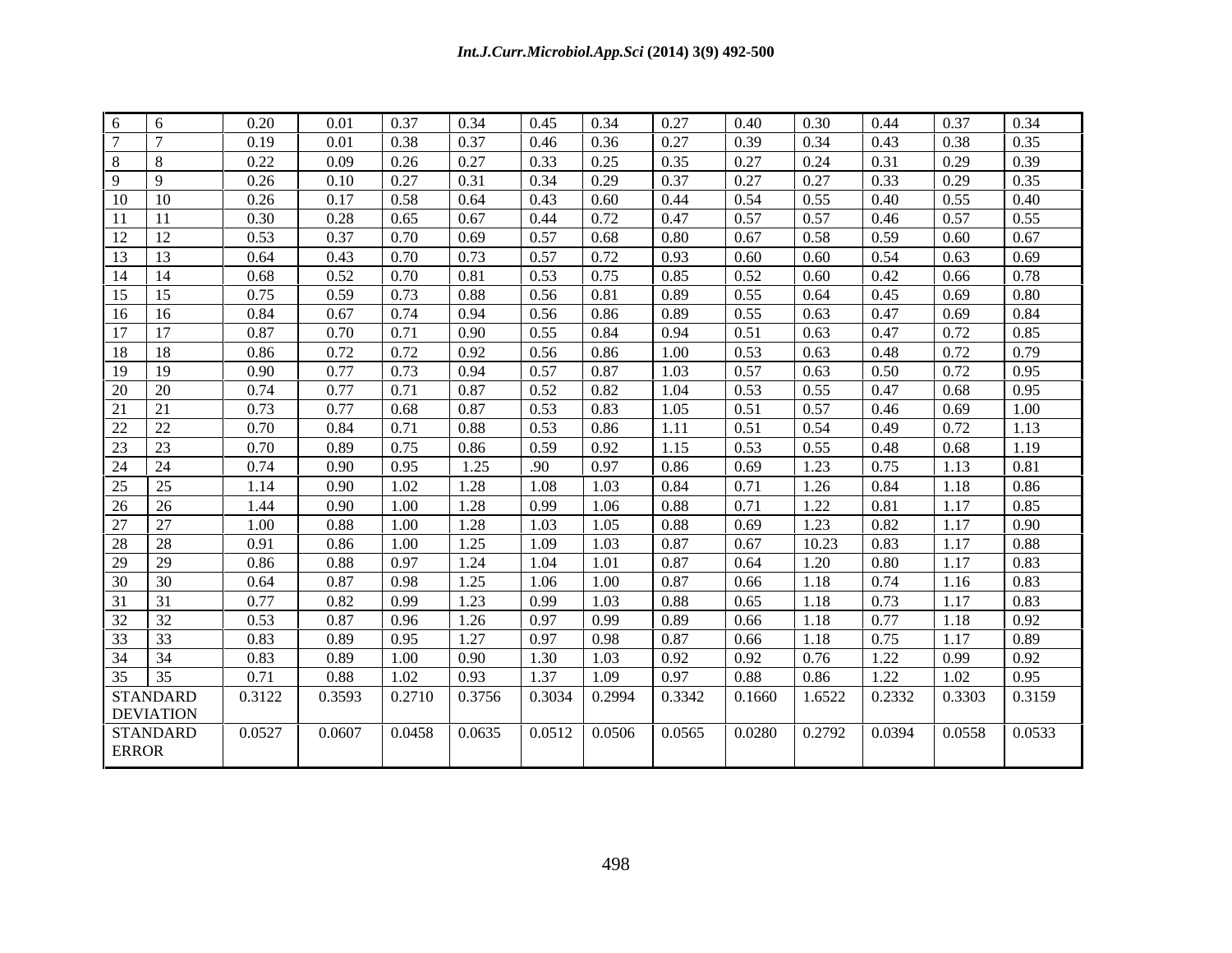When DPPH reacts with an antioxidant *officinalis* Gaertn (Indian Gooseberry) compound, which can give hydrogen, it is reduced. The change in the colour from deep-violet to light-yellow were measured significant. at 520nm using a colorimeter. Over a yellow using the OD values we calculated

(herbal extract, DPPH,  $H_2O_2$  and culture), (herbal extract, DPPH and culture) the inhibition percentage values for each of For the herbal extract, DPPH,  $H_2O_2$ , these reaction mechanism were calculated and the ANOVA Single Factor test is done *Ocium sanctum* (Tulsi) is significant and tabulated. P value obtained for herbal suggesting that it has high antioxidant extract + DPPH% inhibition and herbal activity followed by *Murraya koenigii* extract, DPPH,  $H_2O_2$  % inhibition values (Curry), *Emblica officinalis* Gaertn (Indian are significant, and hence the CD analysis

By CD analysis of herbal extract, DPPH we arrive at a conclusion that out of the And for the herbal extract, DPPH, culture five herbal extracts we considered *Ocium*  treatment the values obtained are *Emblica sanctum* (Tulsi) is said to be significant *officinalis* Gaertn (Indian Gooseberry) is suggesting that it has the highest significant suggesting that it has high antioxidant activity which is also supported by (Somashekar Shetty 2008) *Azadirachta indica (*Neem), *Murraya*  followed by *Mentha arvensis* (Mint), *Murraya koenigii* (Curry), *Azadirachta indica* (Neem) and *Emblica officinalis* Gaertn (Indian Gooseberry) which is the least significant. **Acknowledgment**

By CD analysis of herbal extract, DPPH, H<sub>2</sub>O<sub>2</sub> we arrive at a conclusion that out of Sciences, REVA University, Bangalore, the five herbal extracts we considered Dairy Institute, Bangalore for continuous *Ocium sanctum* (Tulsi) is said to be significant suggesting that it has the highest antioxidant activity followed by *Murraya koenigii* (Curry), and *Azadirachta indica* (Neem) and *Emblica* 

which are in the same range and *Ocium sanctum* (Mint) which is least on significant.

period of 5, 10, 20, 30 and 40mins of From the non significant values obtained incubation we see a decreasing OD value from the ANOVA single factor test, the and the colour change from violet to DMRT test (Dunchun Multiple Range the inhibition percentage. of the other two treatments i.e., herbal Based on the different reaction herbal extract, DPPH and culture. The mechanisms such as (herbal extract and DMRT analysis is done to find out the DPPH), (herbal extract, DPPH and  $H_2O_2$ ), significant value from the non significant Test) is done to know the significant value extract, DPPH,  $H_2O_2$  and culture and treatments values.

for the above two treatments is done. and *Mehntha arvensis* (Mint) which is the For the herbal extract, DPPH,  $H_2O_2$ , culture treatment the values obtained are *(*Curry), *Emblica officinalis* Gaertn (Indian Gooseberry), *Azadirachta indica (*Neem) least significant.

> antioxidant activity followed by *koenigii (*Curry), *Mentha arvensis* (Mint) and *Ocium sanctum* (Tulsi) which is the least significant.

I would like to thank Department of Life support and encouragement throughout this research work.